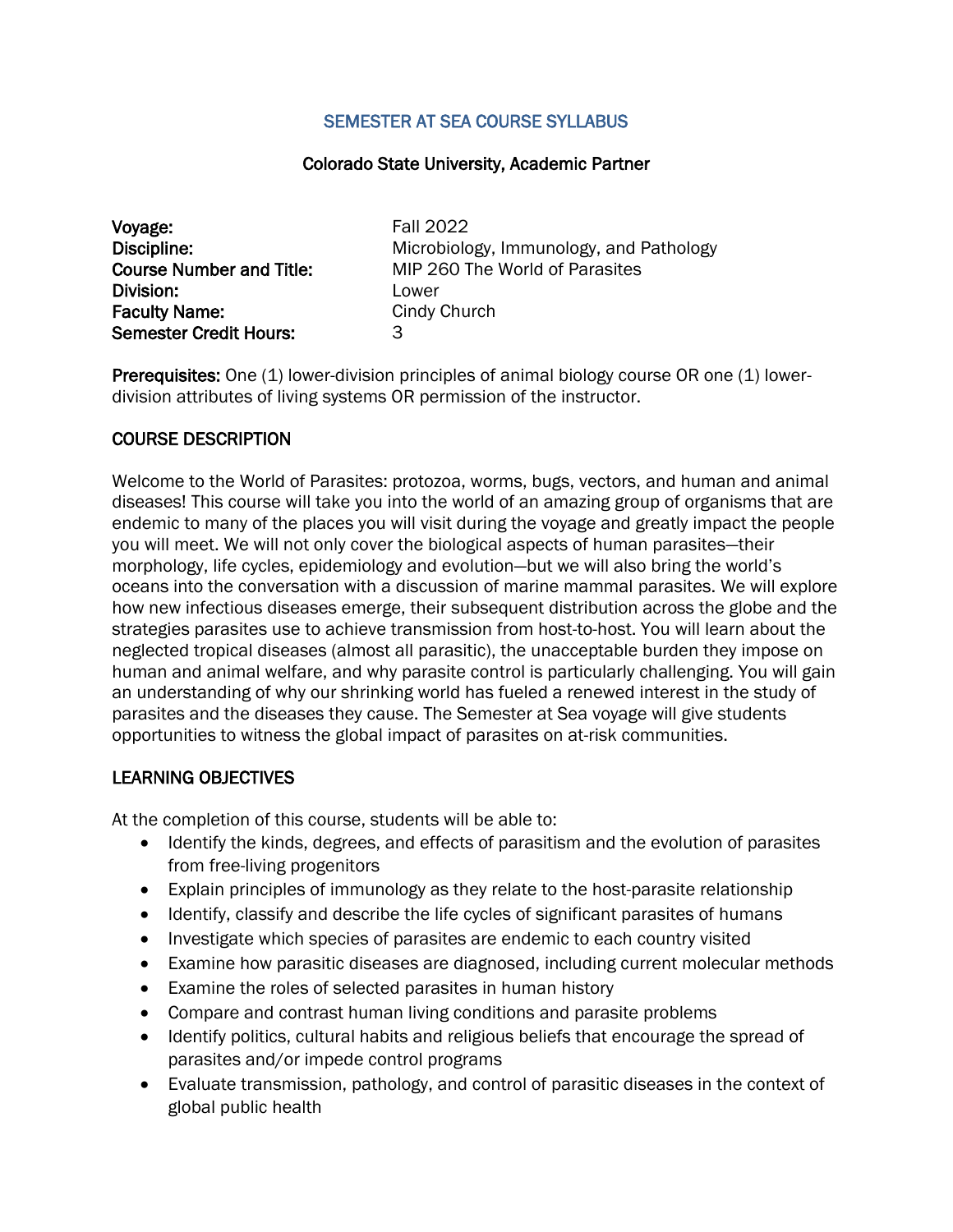#### REQUIRED TEXTBOOKS AND SUPPLIES

AUTHOR: Robert S. Desowitz TITLE: New Guinea Tapeworms and Jewish Grandmothers: Tales of Parasites and People PUBLISHER: W. W. Norton ISBN: 978-0-393-30426-8 DATE/EDITION: 1987

| AUTHOR:           | <b>Murray Dailey</b>       |
|-------------------|----------------------------|
| TITI F:           | <b>The Worm Chronicles</b> |
| <b>PUBLISHER:</b> | <b>Xlibris Corporation</b> |
| ISBN:             | 978-1-4363-6542-0          |
| DATE/EDITION:     | 2008                       |

Waterproof Notebook/Journal (Recommended: Rite in the Rain)

#### TOPICAL OUTLINE OF COURSE

Embarkation Day — September 9

1: Introduction; terminology; types of symbiotic relationships Special topic: Surveillance of foodborne parasitic diseases in Europe in a One Health approach

2: Ecology & evolution of parasitism; Desowitz ch 1

3: Host-parasite interactions and global parasitism; Desowitz ch 2 Special Topic: How Animal Parasites find a Home in Humans

4: Introduction to protozoans

5: Hemoflagellates I: African sleeping sickness (*Trypanosoma*); Challenges to vaccine development against protozoan parasites; Desowitz ch 6 Special Topic: The Present Situation of *Echinococcus* in Europe

6: Hemoflagellates II: Kala-azar and Oriental sore (Leishmania)

7: Intestinal and reproductive tract flagellates(*Giardia* and trichomonads); Desowitz ch 13

8: Amoebas: amoebic dysentery (*Entamoeba*) Special Topics: Amoebiasis Global Impact Food and waterborne protozoan parasites: The African Perspective

9: Exam 1 (through #8)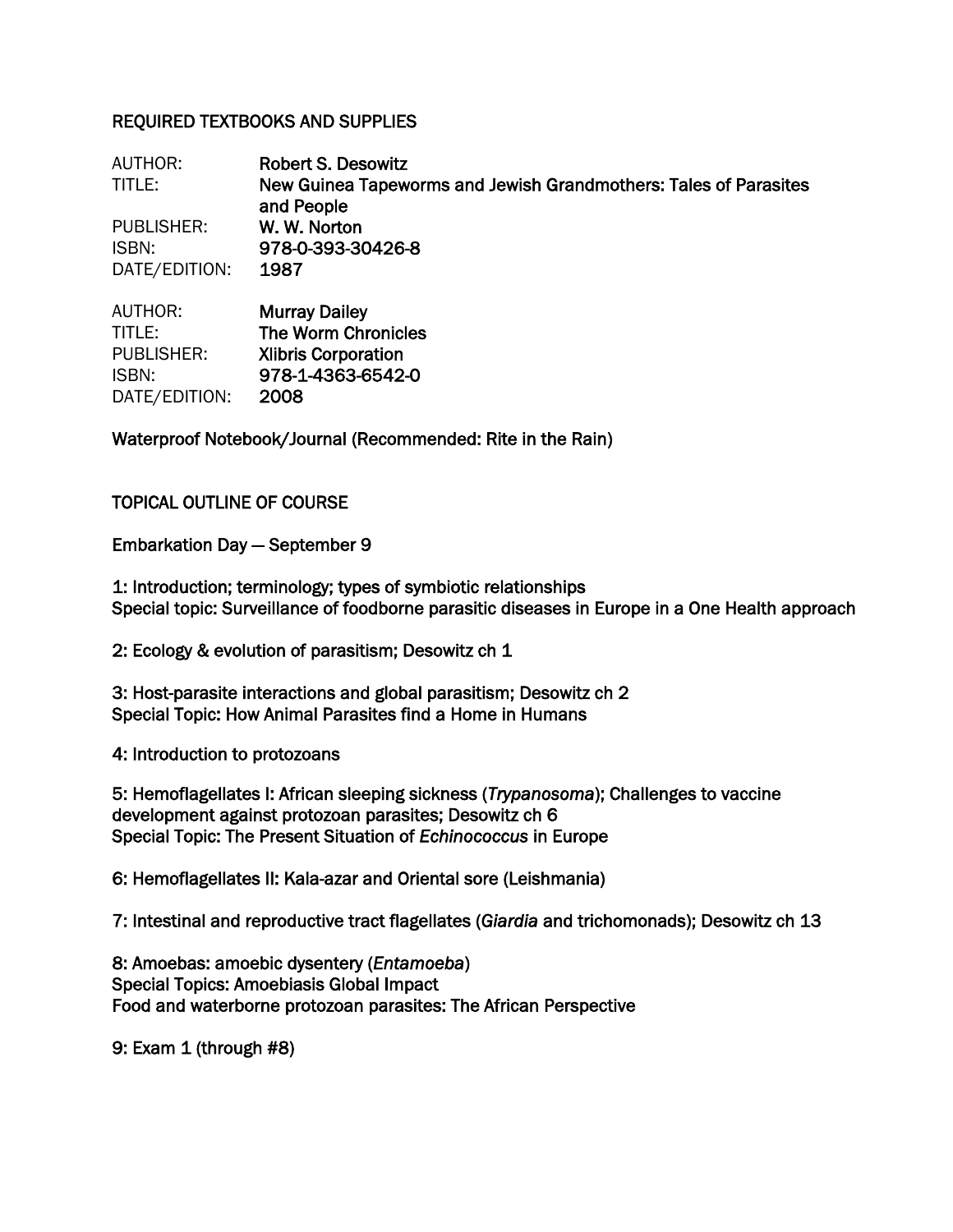10: Introduction to Apicomplexa; Desowitz ch 4 Special topic: Decline in Transmission of *Schistosoma mansoni* in Oman

11: Malaria and man: a history of the struggle; Desowitz ch 5 Sickle cell anemia, drug resistance

12: Apicomplexa (continued) and Ciliophora; Desowitz ch 11 Video: Milwaukee Cryptosporidium outbreak

#### 13: Introduction to Platyhelminthes Video: Flatworm penis fencing

[https://www.bing.com/videos/search?q=leslie+newman+video+of+penis+fencing+flatworm](https://www.bing.com/videos/search?q=leslie+newman+video+of+penis+fencing+flatworms&&view=detail&mid=5B16080B647942C5BB325B16080B647942C5BB32&&FORM=VRDGAR) [s&&view=detail&mid=5B16080B647942C5BB325B16080B647942C5BB32&&FORM=VRD](https://www.bing.com/videos/search?q=leslie+newman+video+of+penis+fencing+flatworms&&view=detail&mid=5B16080B647942C5BB325B16080B647942C5BB32&&FORM=VRDGAR) [GAR](https://www.bing.com/videos/search?q=leslie+newman+video+of+penis+fencing+flatworms&&view=detail&mid=5B16080B647942C5BB325B16080B647942C5BB32&&FORM=VRDGAR)

14: Blood Flukes: Bilharzia (*Schistosoma*); the Aswan Dam story; Desowitz ch 8

15: Liver and lung flukes: *Fasciola, Clonorchis* and *Paragonimus*  Special Topic: Prevalence and seasonal variation of human intestinal parasites in patients attending hospital with abdominal symptoms in northern Jordan

16: Exam 2 (through #15)

17: Tapeworms I: *Diphyllobothrium*: Is that a worm in your sushi? Special Topic: Many Vietnam Vets have Cancer-Causing Parasites: What are Liver Flukes?

18: Tapeworms II: *Taenia* and *Echinococcus*; Desowitz ch 3

19: Introduction to Nematodes; Desowitz ch 14 Special Topic: Malaria in Kenya

20: Whipworm and *Trichinella*  Video: The Fish Sucking Lice that aren't Lice <https://www.youtube.com/watch?v=QqAY2RuySuA>

21: *Strongyloides*, Hookworm, and *Ascaris*

22: Pinworm and *Anasakis*; Desowitz ch 12 Special Topic: Sushi Delights and Parasites: the Risk of Fishborne and Foodborne Parasitic Zoonoses in Asia

23. Filarial worms and Guinea worm; Desowitz ch 7 <https://www.youtube.com/watch?v=HCG0YxO5sJw>

24. Final Exam (comprehensive) Special Topic: A Child Dies in a Small Village in India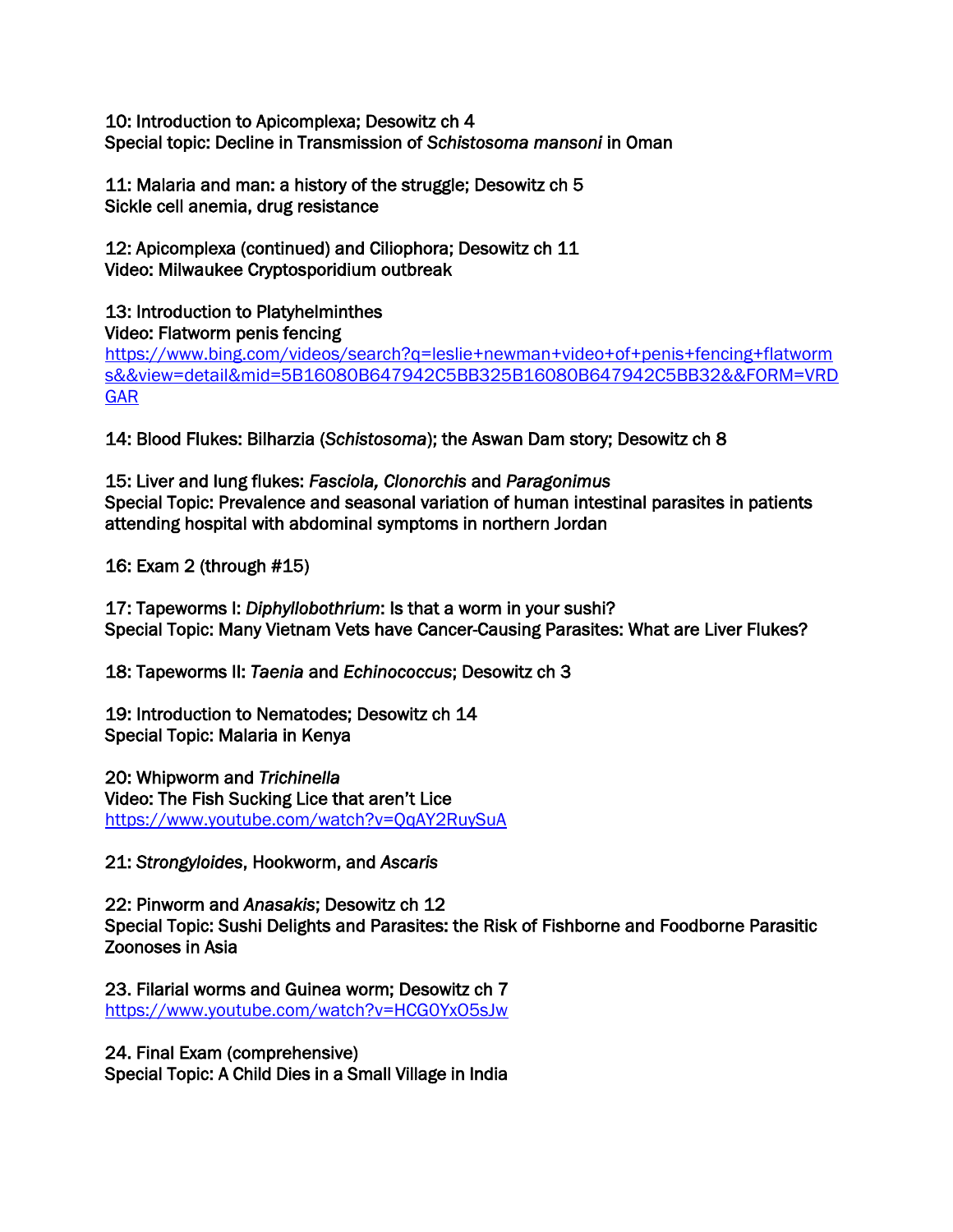## 25—FINAL CLASS: Parasitism in the developing world

Special Topic: The global war against intestinal parasites—should we use a holistic approach?

Disembarkation Day — December 22

## FIELD WORK

Semester at Sea® field experiences allow for an unparalleled opportunity to compare, contrast, and synthesize the different cultures and countries encountered over the course of the voyage. In addition to the one field class, students will complete a Comparative Experiential Project that span multiple countries.

# Field Class & Assignment

STUDENTS: Field Class proposals listed below are not finalized. Confirmed ports, dates, and times will be posted to the Fall 22 [Courses and Field Class page](https://www.semesteratsea.org/voyages/fall-2022/courses/) when available.

Field Class attendance is mandatory for all students enrolled in this course. Do not book individual travel plans or a Semester at Sea sponsored trip on the day of your field class. Field Classes constitute 20% of the contact hours for each course.

Outcomes: Parasites are emerging as some of the most important health issues in developing countries. Underprivileged people living in rural and suburban areas bear the greatest burden of disease because they have limited access to the public healthcare system and proper sanitation. The goal for the field class is to give the students a first-hand look at the impacts of parasites and efforts to control them by visiting a research facility, veterinary clinic or tertiary care hospital. Visiting one of these facilities will contribute to their understanding of the organisms that we discuss in class with a special emphasis on malaria and soil-transmitted helminths (worms). The experience may include exposure to one or more of the following specialties in the field of parasitology: medical, agricultural, ecological, veterinary and/or wildlife.

Activity: Visit the parasitology department of a teaching hospital, medical school, or veterinary clinic. A resident parasitologist may be open to taking the students on a tour of their facilities and giving the students some insight into the scope of parasitic infections encountered in that country. If possible, arrange for the students to accompany a "medic" on a visit to a rural community hospital.

Assessment: Students will keep a log of their activities during the field class and throughout the voyage. The log will be due at the end of the voyage. The instructor will be the only reader of your journal. Be as personal and candid as you wish. Your journal will be returned. During the course of the voyage, feel free to ask if your journal is "on-track".

## Comparative Experiential Project

The CEP is the required comparative assignment that span multiple countries. The Comparative Experiential Project constitutes at least 5% of the grade for each course.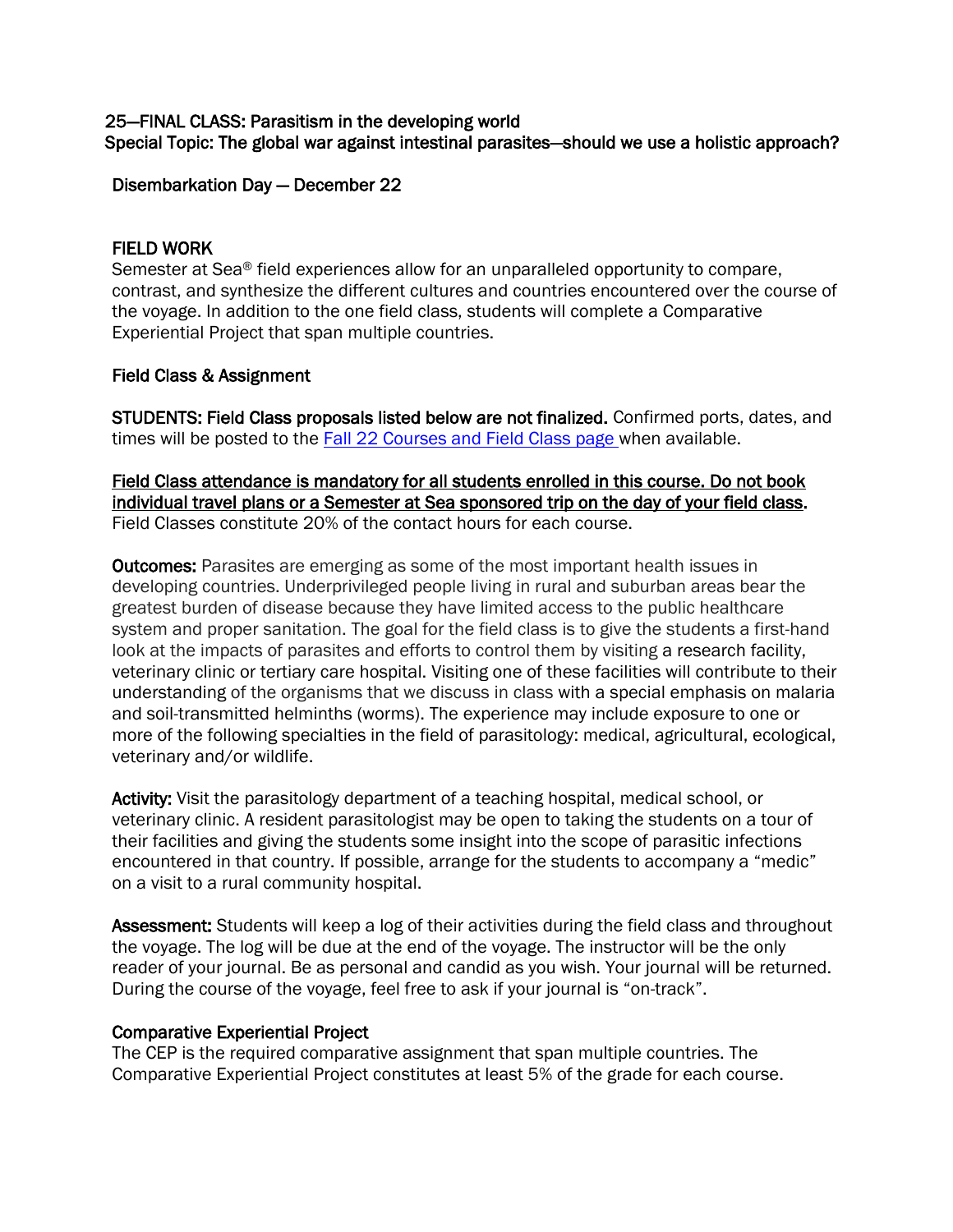The log will include parasite-related observations from different countries throughout the voyage. Look for examples of how we are sometimes our own—and the developing world's worst enemy such as:

- Ecological alterations—e.g., cutting down rain forests, overexploiting savannah grasslands, and damming great rivers—provide breeding habitats for flies, mosquitoes, and snails, all vectors for disease-producing organisms. Fruits and vegetables: wash, cook, peel.
- Swimming or wading in fresh water in areas where schistosomes are endemic (larvae penetrate human skin).
- The cities of the tropics have seen uncontrolled growth resulting in sprawling slums with poor infrastructure. These living conditions may include inadequate sanitary facilities and open sewers.
- Global growth in fish farming (aquaculture) has been associated with the proliferation of parasites.
- Parasitic worm infections are linked to untreated night soil use in agriculture (night soil is human waste used as fertilizer).
- Transmission of animal diseases to humans (zoonotic diseases or zoonoses) is common when people are directly involved in animal rearing and when animals are reared within homes.
- Certain religious practices encourage the spread of parasitic diseases (e.g., Varanasi, India is on the banks of the heavily polluted Ganges River, yet Hindus believe that ritualistic bathing in the waters of Varanasi purifies the soul.)
- Climate change can alter the geographic distribution and intensity of the transmission of vector-borne diseases (these parasites usually benefit from increased temperatures as both their reproduction and development are accelerated).

Observing and photographing these events in different countries (when culturally appropriate) will allow the students to make a connection to the effects of urbanization, deforestation, and parasites.

Observations of control strategies should be recorded in the logbook. This can include both your own behavior and that of others (anonymously). Examples:

- One obvious way to disrupt trophic (food-borne) transmission of parasitic infections is by avoiding the consumption of potentially infective food items such as sushi, undercooked beef or pork, and unpasteurized dairy foods. Fruits and vegetables: wash, cook, peel.
- Oral-fecal transmitted parasitic diseases, such as amoebic dysentery, can be controlled by proper sanitation (notice if people are/are not washing their hands correctly).
- Use of footwear and otherwise avoiding contact with soil (at the beach, wear sandals and sit on a towel). Notice what type of shoes people are wearing (e.g., flip flops vs closed-toe shoes). AVOID WALKING BAREFOOT OUTSIDE!
- Dirty surface water can be avoided by drilling a borehole and installing a hand pump, which provides clean drinking water.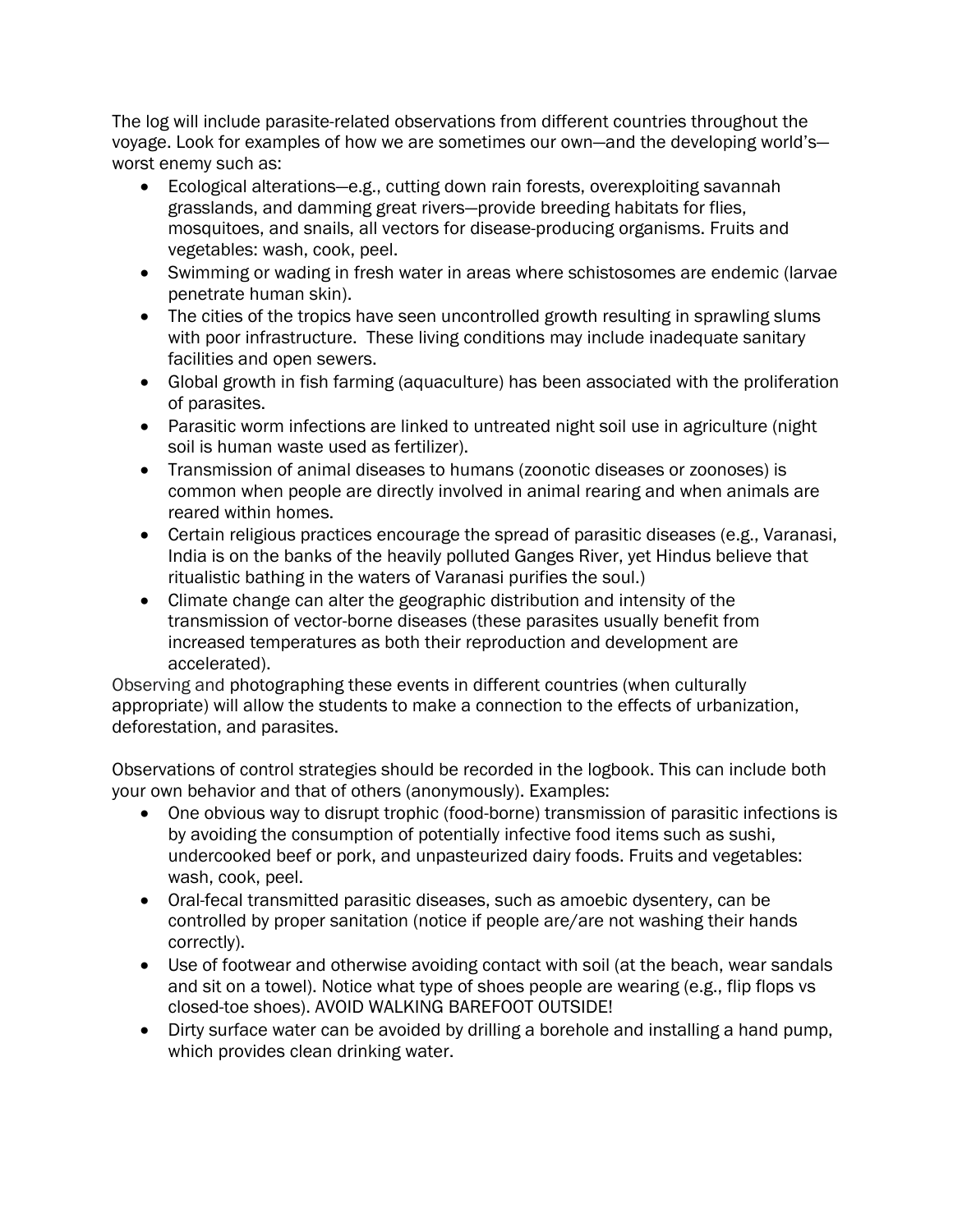- Bed nets may be found in hotels in tropical areas, which help reduce malaria and other vector-transmitted parasitic diseases (and can be photographed without permission).
- Taking antimalarial drugs is crucial when visiting malaria-endemic countries. Are you using insect repellant and wearing protective clothing to avoid insect bites?
- Bedbugs hang out in upholstered surfaces like couches and mattresses, so store suitcases in the bathroom of a hotel. Take a photograph.
- Solicit the opinions of the medical personnel on the ship regarding the prevention/control/treatment of parasites (include the main points of your conversation in your logbook).

Where possible, compare control strategies across cultures and offer your thoughts on the reasons they have different levels of success.

Examples:

- Kenya's Ministry of Health is urging its citizens to undergo regular deworming. See [Business Daily Africa focuses on Kenya's deworming efforts ...](http://www.thiswormyworld.org/news-blogs/news/business-daily-africa-focuses-on-kenyas-deworming-efforts) Do other countries on the itinerary have similar programs? If so, how do they compare to Kenya's?
- India ranks second in global aquaculture production. Compare country-specific recognition, impacts, and management of aquatic parasite outbreaks.

Morbidity and Mortality Weekly Report (CDC) <https://www.cdc.gov/mmwr/index.html>

Grades will be based on journal content, organization, and effort.

# METHODS OF EVALUATION

Class participation 10% Field class 20% Comparative Experiential Project 20% Midterms (10% each) 20% Final exam 30%

## GRADING SCALE

The following Grading Scale is utilized for student evaluation. Pass/Fail is not an option for Semester at Sea® coursework. Note that C-, D+ and D- grades are also not assigned on Semester at Sea® in accordance with the grading system at Colorado State University (the academic partner institution).

Pluses and minuses are awarded as follows on a 100% scale:

| Excellent      | Good       | Satisfactory/Poor | <b>Failing</b>       |
|----------------|------------|-------------------|----------------------|
| 97-100%: A+    | 87-89%: B+ | 77-79%: C+        | Less than $60\%$ : F |
| 93-96%: A      | 83-86%: B  | 70-76%: C         |                      |
| $90-92\%$ : A- | 80-82%: B- | 60-69%: D         |                      |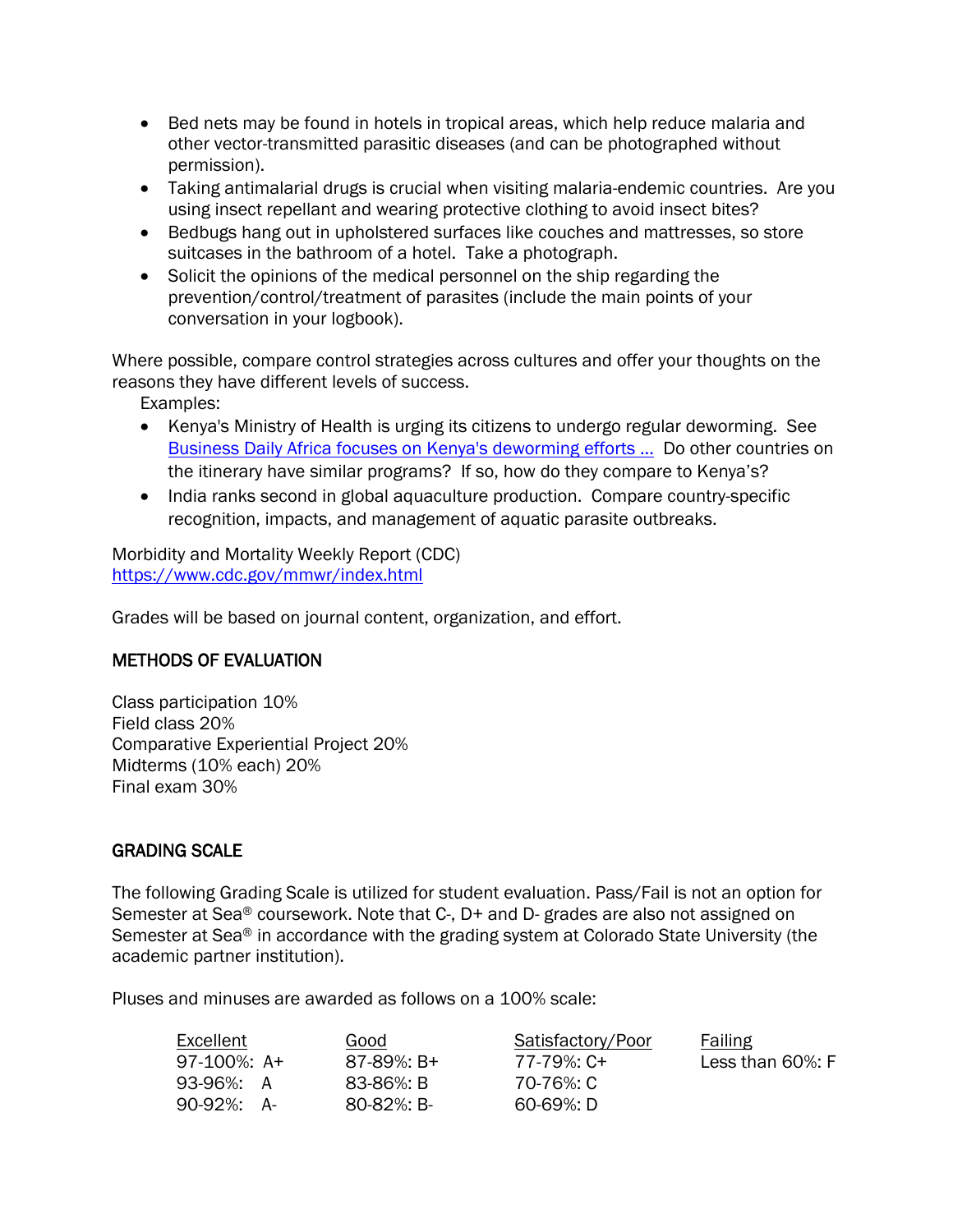# ATTENDANCE/ENGAGEMENT IN THE ACADEMIC PROGRAM

Attendance in all Semester at Sea® classes, including the Field Class, is mandatory. Students must inform their instructors prior to any unanticipated absence and take the initiative to make up missed work in a timely fashion. Instructors must make reasonable efforts to enable students to make up work which must be accomplished under the instructor's supervision (e.g., examinations, laboratories). In the event of a conflict in regard to this policy, individuals may appeal using established CSU procedures.

# CLASSROOM CLIMATE

Semester at Sea® is committed to the Voyage Community Values. Consequently, the classroom environment is founded on mutual respect, community, and an aim toward equity. The Voyage Community Values support the creation of a collaborative and vibrant community. Our community is the foundation of our learning, critical inquiry, and discovery. Each member of this course has a responsibility to uphold these values when engaging with one another.

With that, please review the following Voyage Community Values:

- Well-Being: We commit to the health, safety and well-being of ourselves, all members of our voyage community, *and* members of the communities we will visit.
- Interconnectedness: We understand our actions and attitudes have an impact locally and globally. We always seek to positively affect the planet and the people around us near and far.
- Respect: We honor the inherent dignity of *all people* with an abiding commitment to freedom of expression, scholarly discourse and the advancement of knowledge. We have the right to be treated, and the responsibility to treat others, with fairness and equity.
- Inclusion: We ensure inclusive environments that welcome, value, affirm and embrace *all people* within the shipboard community and in each country we visit.
- Integrity: We are honest and ethical in all of our interactions, including our academic work. We hold ourselves accountable for our actions.
- Excellence: We model the highest academic standards of preparation, inquiry and knowledge and consistently seek to understand complex issues and express informed opinions with courage and conviction.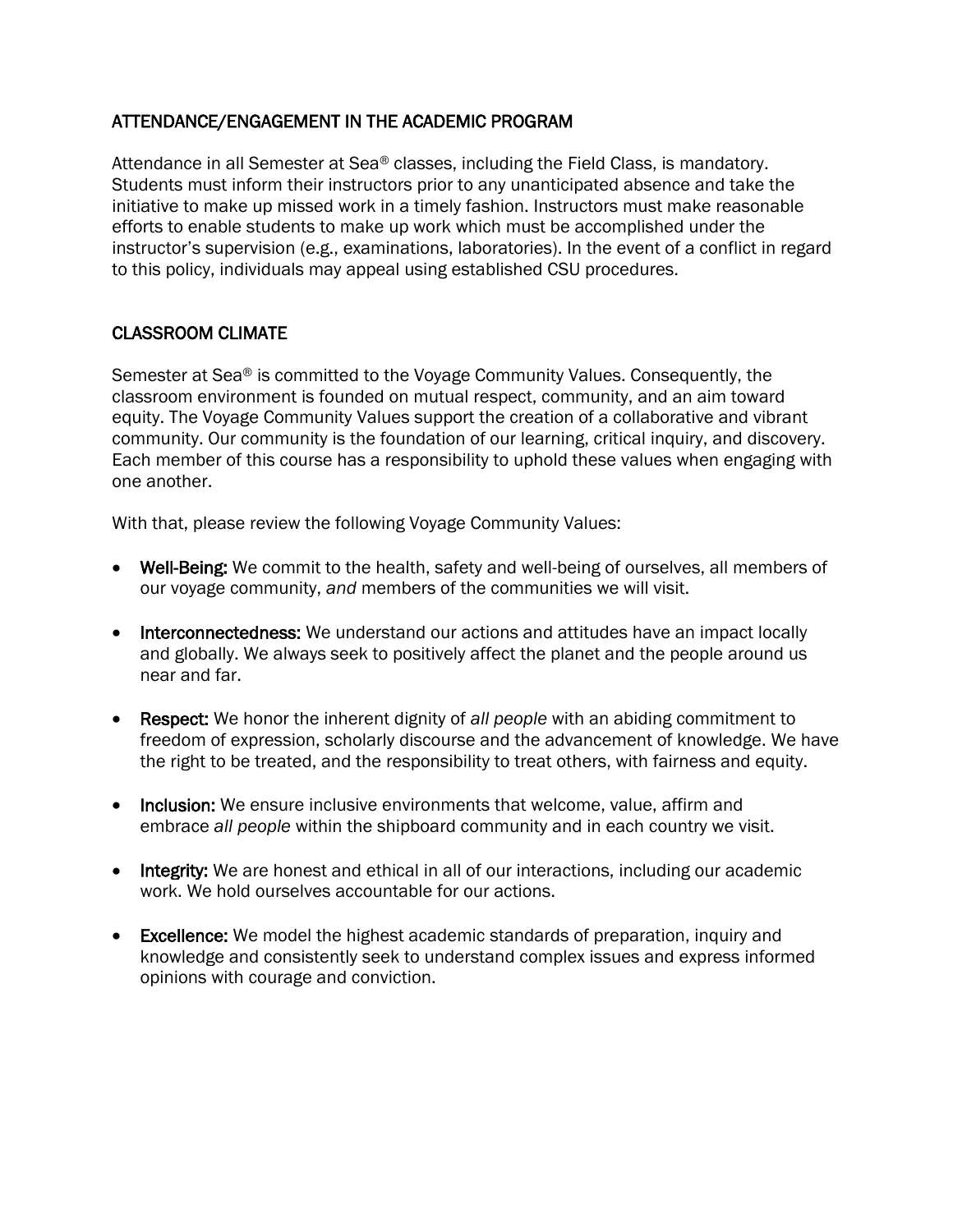## LEARNING ACCOMMODATIONS

Semester at Sea® provides academic accommodations for students with diagnosed learning disabilities, in accordance with ADA guidelines. Students who will need accommodations in a class, should contact ISE to discuss their individual needs. Any accommodation must be discussed in a timely manner prior to implementation.

A letter from students' home institutions verifying the accommodations received on their home campuses (dated within the last three years) is required before any accommodation is provided on the ship. Students must submit verification of accommodations to their Student Services advisor as soon as possible, but no later than two months prior to the voyage. More details can be found within the Course Registration Packet, posted to the student portal prior to registration.

# STUDENT CONDUCT CODE

The foundation of a university is truth and knowledge, each of which relies in a fundamental manner upon academic integrity and is diminished significantly by academic misconduct. Academic integrity is conceptualized as doing and taking credit for one's own work. A pervasive attitude promoting academic integrity enhances the sense of community and adds value to the educational process. All within the University are affected by the cooperative commitment to academic integrity. All Semester at Sea® courses adhere to this Academic Integrity Policy and Student Conduct Code.

Depending on the nature of the assignment or exam, the faculty member may require a written declaration of the following honor pledge: "I have not given, received, or used any unauthorized assistance on this exam/assignment."

## RESERVE BOOKS FOR THE LIBRARY

AUTHOR: Roberts LS, Janovy J, Nadler S. TITLE: Gerald D. Schmidt and Larry S. Roberts' Foundations of Parasitology PUBLISHER: McGraw-Hill ISBN: 9780073524191 DATE/EDITION: 2013/Ninth Edition

**FILMS** 

TITLE OF FILM: "Deadly Parasites" DISTRIBUTOR: A-Z Documentaries <https://www.youtube.com/watch?v=xwXHsZyHJXI>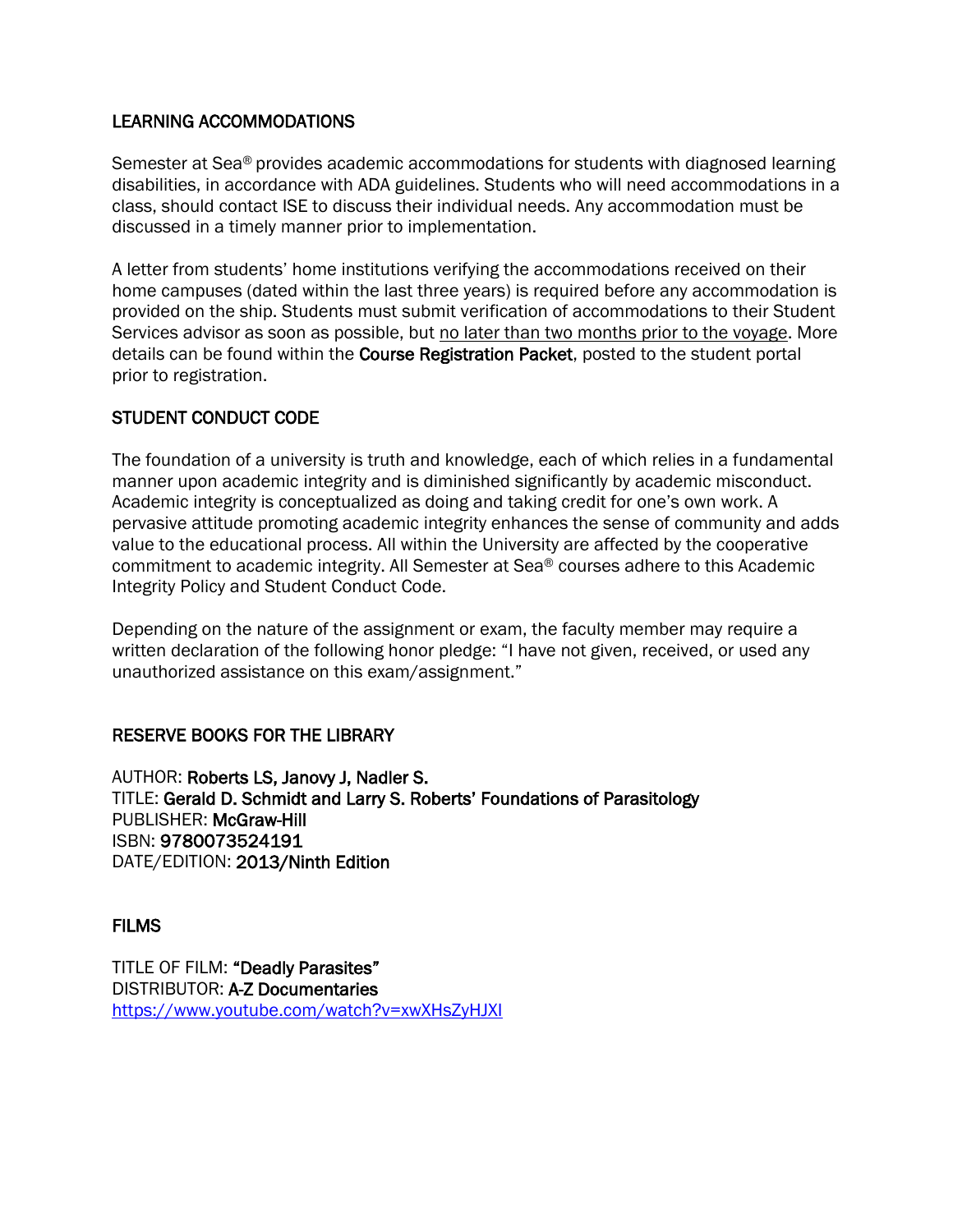#### ELECTRONIC COURSE MATERIALS

AUTHOR: Van der Giessen, J. *et* al. ARTICLE/CHAPTER TITLE: Surveillance of foodborne parasitic diseases in Europe in a One Health approach JOURNAL/BOOK TITLE: Parasite Epidemiology and Control VOLUME: 13 DATE: May 2021

AUTHOR: Katie Clow ARTICLE: How Animal Parasites find a Home in Humans JOURNAL: *The Conversation* <https://theconversation.com/how-animal-parasites-find-a-home-in-humans-92653>

#### AUTHOR:

ARTICLE/CHAPTER TITLE: Amoebiasis Global Impact JOURNAL/BOOK TITLE: CDIPD VOLUME: DATE: <http://www.cdipd.org/index.php/amebiasis-global-impact>

AUTHOR: Joyce Silwila

ARTICLE/CHAPTER TITLE: Food and waterborne protozoan parasites: The African perspective JOURNAL/BOOK TITLE: *Food and Waterborne Parasitology* DATE: Sept 2020

<https://www.ncbi.nlm.nih.gov/pmc/articles/PMC7502820/>

AUTHOR: Jaran, AS

ARTICLE/CHAPTER TITLE: Prevalence and seasonal variation of human intestinal parasites in patients attending hospital with abdominal symptoms in northern Jordan JOURNAL/BOOK TITLE: *Eastern Mediterranean Health Journal* VOLUME: 22

DATE: 2016

[http://www.emro.who.int/emhj-volume-22-2016/volume-22-issue-10/prevalence-and](http://www.emro.who.int/emhj-volume-22-2016/volume-22-issue-10/prevalence-and-seasonal-variation-of-human-intestinal-parasites-in-patients-attending-hospital-with-abdominal-symptoms-in-northern-jordan.html#:~:text=In%20Jordan%2C%20parasitic%20infection%20has,histolytica%20(31%25))[seasonal-variation-of-human-intestinal-parasites-in-patients-attending-hospital-with](http://www.emro.who.int/emhj-volume-22-2016/volume-22-issue-10/prevalence-and-seasonal-variation-of-human-intestinal-parasites-in-patients-attending-hospital-with-abdominal-symptoms-in-northern-jordan.html#:~:text=In%20Jordan%2C%20parasitic%20infection%20has,histolytica%20(31%25))[abdominal-symptoms-in-northern](http://www.emro.who.int/emhj-volume-22-2016/volume-22-issue-10/prevalence-and-seasonal-variation-of-human-intestinal-parasites-in-patients-attending-hospital-with-abdominal-symptoms-in-northern-jordan.html#:~:text=In%20Jordan%2C%20parasitic%20infection%20has,histolytica%20(31%25))[jordan.html#:~:text=In%20Jordan%2C%20parasitic%20infection%20has,histolytica%20\(31](http://www.emro.who.int/emhj-volume-22-2016/volume-22-issue-10/prevalence-and-seasonal-variation-of-human-intestinal-parasites-in-patients-attending-hospital-with-abdominal-symptoms-in-northern-jordan.html#:~:text=In%20Jordan%2C%20parasitic%20infection%20has,histolytica%20(31%25))  $%25$ ).

AUTHOR: Robert S. Desowitz

ARTICLE/CHAPTER TITLE: Ch 2 A Child Dies in a Small Village, Ch 3 How the Government Disease Came to India, and Ch 4 In Search of Kala Azar—Bedbugs and Other Red Herrings JOURNAL/BOOK TITLE: The Malaria Capers WW Norton DATE: 1993 PAGES: 21-59